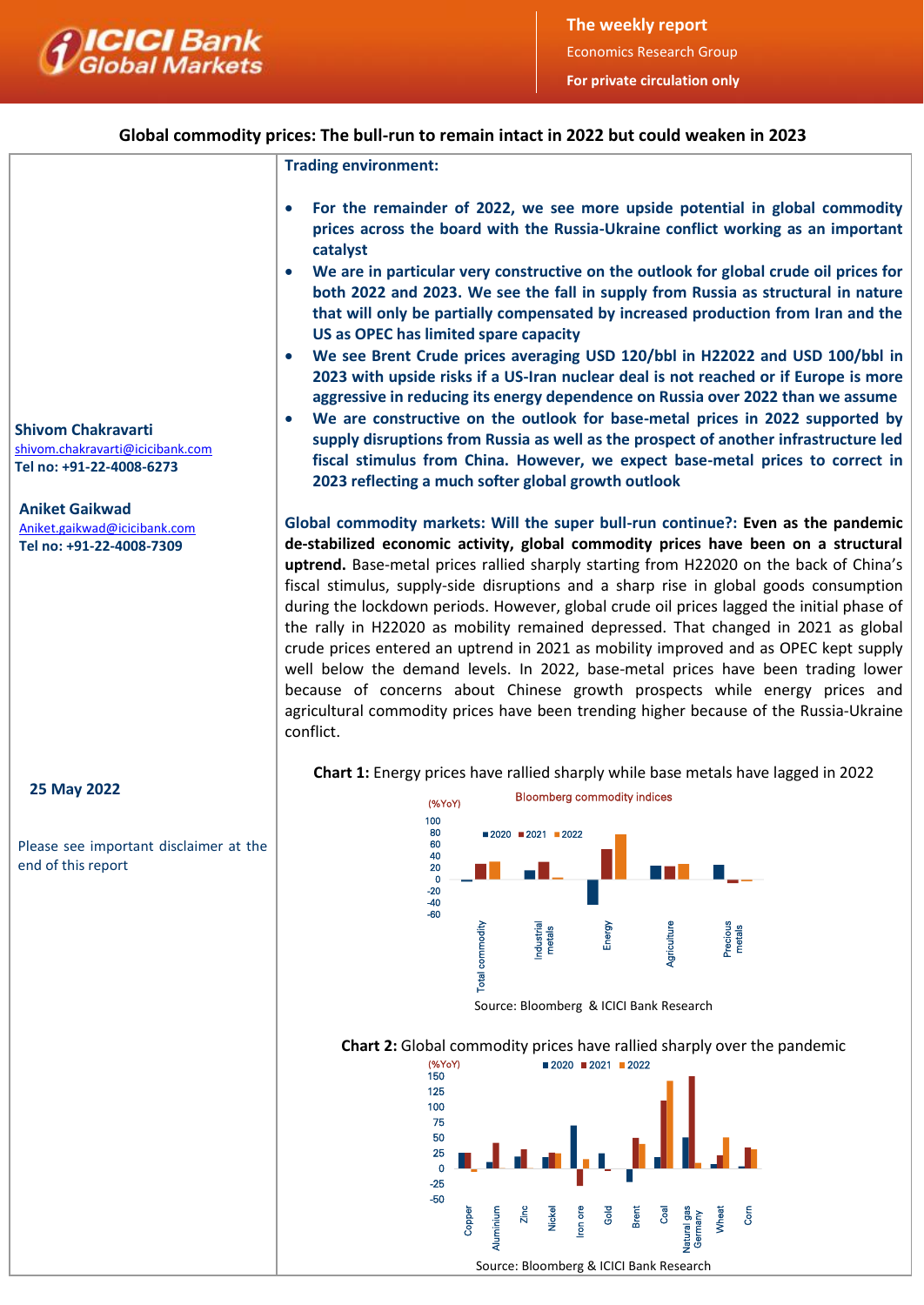

**We think that the global commodity prices bull-run could still have some legs in 2022 before they start moderating in 2023.** We reiterate that the Russia-Ukraine conflict will likely work as another explicit support for global commodity prices going in to 2022 given that both countries are major commodity exporters ranging from base metals, palladium, gold and agricultural commodities. **A key feature of the 2022 rally will likely be the broad-based nature of the rally as prices of agricultural commodities are likely to accelerate alongside energy and base-metal prices.** We see another leg higher in base metal prices in H22022 as China could deliver another fiscal stimulus but see a correction going into 2023 reflecting a sharp slowdown in global growth momentum. However, we remain concerned about the structural hit to supply in energy markets and would not rule out energy prices remaining elevated over both 2022 and 2023. We explain in detail our rationale underpinning our crude oil price forecasts (part 1) and base metal price forecasts (part 2).

**Chart 3:** Russia-Ukraine play a substantial role as suppliers of global commodities to the rest of the world







**Part 1.) Global crude oil prices: Tackling the hit from Russian supply:** Given that Russia produces ~11% of total global crude production, the sharp rise witnessed in global crude oil prices as the conflict initially unfolded was not surprising. However, after the initial uptrend witnessed over February-March, global crude oil prices appear to have flattened out responding more to the lockdowns that were imposed in China that depressed demand for crude as well as the US government's decision to unleash oil from its strategic reserves. **Going forward, we remain constructive on the outlook for global crude oil prices reflecting expectations of a fairly tight market with demand expected to outstrip supply.** 

Although supply from Russia is expected to drop dramatically, production from other major regions excluding Russia such as the OPEC block—Saudi Arabia and UAE-and the US is expected to rise sharply moving towards the pre-pandemic levels. Supply had been artificially depressed by producing nations over 2020-21 because of a much weaker demand profile. **However, most of the major producers are expected to bring supply back to the pre-pandemic levels by December 2022 in sync with demand projections moving back to the pre-pandemic levels. In short, it is not that the global supply will drop dramatically in aggregate but that as the normalization process takes hold Russian supply will lag the rest of the world by a significant degree. The net result will be a much lower than expected increase in supply for 2023 than what we assumed prior to the Russia-Ukraine conflict.** The degree of demand-supply imbalances will remain contingent on the degree of loss in supply from Russia and on the manner in which loss of output from Russia is compensated.



**Chart 4:** Russia crude supply is expected to fall dramatically over 2022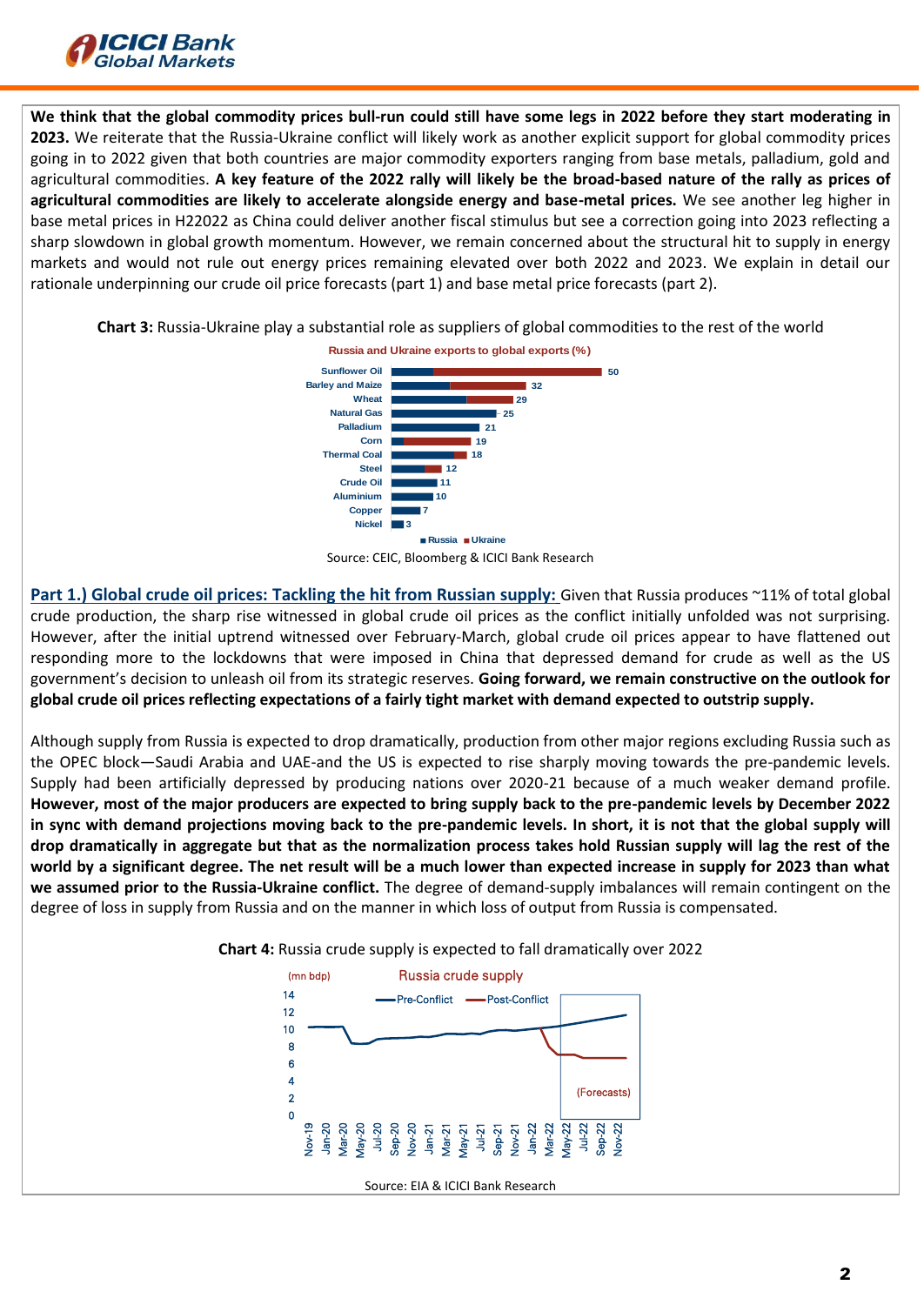

**Crude: The supply-side:** Prior to the conflict, Russian supply of global crude oil amounted to 10.2 mn barrels per day of the 98.62mn barrels per day of total global crude oil production. Around 80% of the amount of Russian production was going to Europe and China. **We find that overall reduction since the conflict broke out has been to the tune of ~1.5-2 mn barrels per day.** Most of the reduction in supply has come from reduced supply to the US and in to other parts of North America. Other Asian countries such as India have doubled their supply from Russia at a discounted price. At the same time, the US has committed to releasing crude oil via its strategic reserves close to 1.3mn barrels per day over May-October.

**However, the release from the strategic reserves will provide only temporary compensation for the loss in output from Russia.** Moreover, the EU block has indicated that it will phase out its supply from Russia by December 2022. If the EU sticks to its plan, there will be close to 4.5mn barrels per day of reduction that will need to be substituted via other sources. In theory, there could be close 6-6.5mn barrels per day reduction in global supply going in to Q42022 from reduced supply from Russia. However, there still remains considerable uncertainty about the quantum of possible loss from Russia over the medium-term. It remains unclear whether the EU will be willing to allow for a sharp reduction in energy supply given the possible hit that it faces or it might choose to phase the reduction out over a longer duration. In our base-case scenario, we assume that there is a gradual phasing out of supply to the tune of 3mn barrels per day from the pre-conflict levels over the remainder of 2022 and 2023, although we acknowledge that there is a risk of an even further sharper reduction in store. **The upshot is that the key question from a supply perspective is whether the loss in output from Russia can be compensated via other sources especially after the flow from the US government's strategic reserves wears out.**

**How can the loss in Russia output be substituted?:** The key to assessing the supply of crude will stem from the sources of substitution:

- **Asia buyers to the rescue?:** One area through which there can be a substitution can be via increased purchases of Russian crude from China and India on the back of discounted Ural prices. However, it remains unclear as to the degree to which both countries will be able to further increase the imports of crude oil from Russia. One obstacle is that Russian ports cannot transport crude via Very Large Crude Carriers only smaller tankers that in turn will limit the ability to supply larger quantum to Asia. The EU might also put several restrictions in place to limit the ability of tankers to transport crude oil out of Russia that might work as a hindrance. However, this is one area that we need to watch carefully.
- **OPEC: Limited spare capacity:** Back in April 2020, OPEC+ members cut production by ~10% of supply of the prepandemic level sharply in response to the fall in demand as lockdowns were imposed. However, as demand started to improve, OPEC+ members provided a tentative guideline of increasing production back to the pre-pandemic levels by September 2022. OPEC+ members indicated that they would increase production in aggregate by ~440K barrels per day on an incremental basis per month from August 2021 to September 2022. **We expect the major OPEC+ members such as Saudi Arabia and UAE to stick to the guidelines that they have provided for production by 2022.** Russia was also part of the OPEC+ plan of 2021 to gradually increase supply on an incremental monthly basis. However, Russia's ability to meet targets will remain severely compromised going forward. **We think that it would be difficult for OPEC to be able to completely substitute for the loss in output from Russia.** We find that realistically OPEC members that would be inclined to increase output—Saudi Arabia, UAE and Kuwait-- could have an additional spare capacity of 2.3mn to 2.6mn barrels per day that it could deploy if required. Although Libya and Nigeria have spare capacity of about 1.08mn barrels per day, we remain doubtful on the willingness of the two countries to deploy the excess capacity. **Nevertheless, other OPEC+ members excluding Russia are expected to move forward with its planned increase in output up to September 2022.**

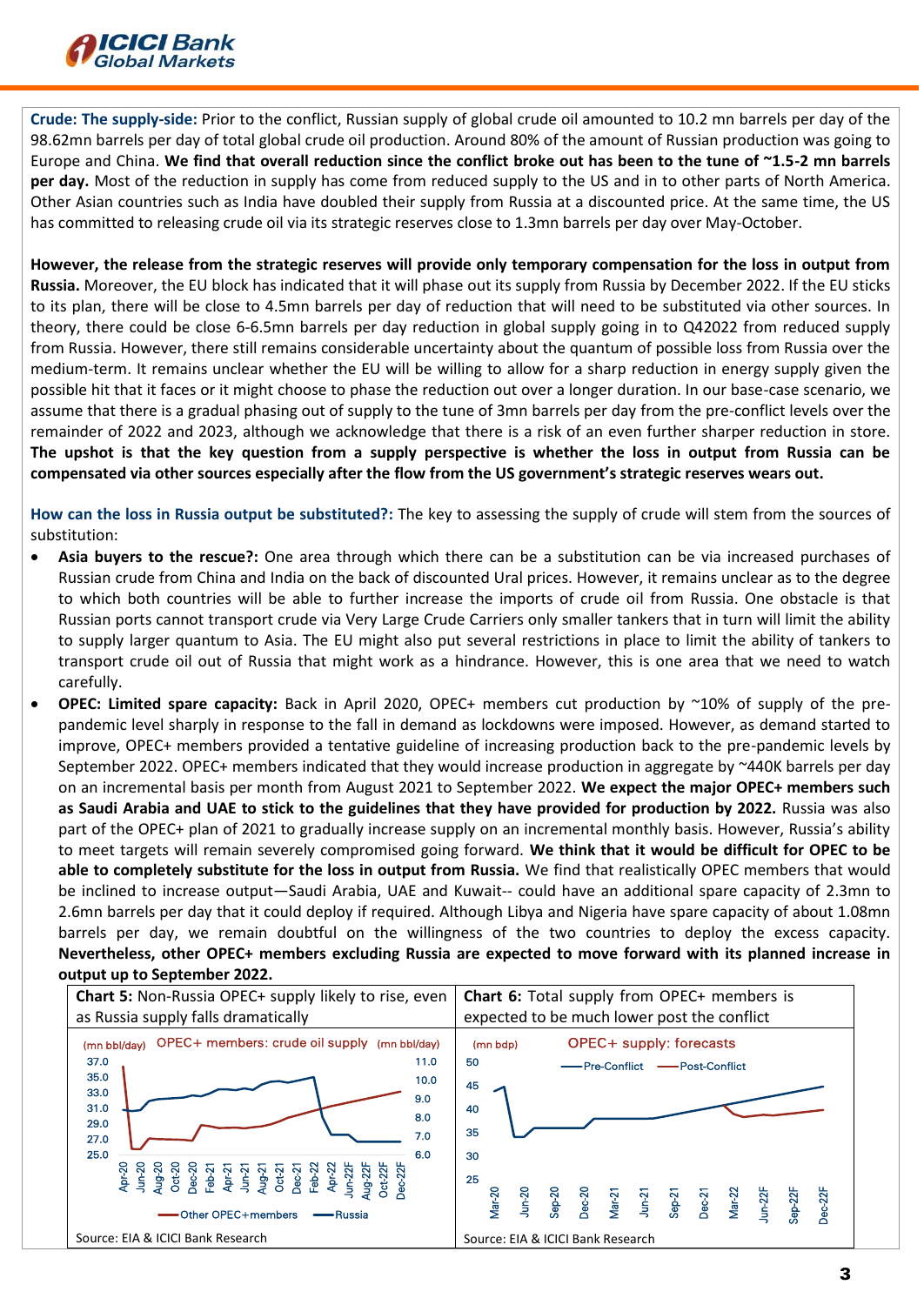

- **Iran and Venezuela are options:** Another area where there could be a possible increase in supply could be allowing Iran and Venezuela to increase output. We are unsure of whether the US will be willing to strike a deal with Venezuela to raise production but we see a possibility of a resurrection of the US-Iran nuclear deal. Iran has a spare capacity of 1.2mn barrels per day but we see a gradual pick-up in production in a phased manner in case a deal is reached. We see a possible 0.25mn barrels per day initial increase in H22022 followed by a possible 0.65mn barrels per day in 2023. Venezuela has a spare capacity of 1.28mn barrels per day. However, as US-Iran still appear to be far apart in negotiations a deal in the immediate future seems unlikely. Nevertheless, this could be one area that could be explored by the US and allies to increase supply in the global markets. Even if there is a possible US-Iran deal, we do not expect a sharp increase in production from Iran but see a phased increase.
- **The role of the US:** For its part, the US administration has already supplied an additional 1.33mn barrels per day from its strategic reserves over April-October. We also assume that Shale output will increase considerably given that US inventories remain at a record low level. Production fell sharply in 2020 and was slow to recover in 2021 given the depressed price levels. Global crude prices are also well above breakeven levels of USD 65/bbl for most shale producers that could stimulate further investment. We expect shale output to go at least to the pre-pandemic levels by Q12023 with possible upside in terms of production.





Source: EIA, Bloomberg & ICICI Bank Research

**Summing up our supply assumptions:** We reiterate that there is likely to be considerable loss from Russian supply that is estimated at 1.5mn barrels per day in H12022 that will increase possibly to 3mn barrels per day in Q42022 and going in to 2023 that quantum of loss could be much higher depending on the manner in which EU phases out its energy supply from Russia. Most of the reduction in supply up to April-October has been compensated by a degree by the release from the US reserves. **We think that the US-Iran nuclear deal will be critical to ensure a sustainable increase in the supply of crude over the medium-term.** We assume a gradual increase in production from Iran that could potentially reach 1.2mn barrels per day possibly sometime in 2023. We also think that shale output could increase considerably that might help in bridging some of the gap going in to H22022 and 2023. OPEC that is due to continue increasing output from the base-line provided and could provide further relief by dipping further in to its spare capacity if required.

| <b>Russia output loss</b>                                           |     |
|---------------------------------------------------------------------|-----|
| <b>Base-line: partial EU embargo</b>                                | 3.3 |
| <b>Total EU embargo</b>                                             | 6.0 |
| <b>Sources of substitution:</b>                                     |     |
| Iran: Total spare capacity                                          | 1.3 |
| <b>Venezuela</b>                                                    | 1.3 |
| <b>OPEC spare capacity</b>                                          | 2.6 |
| <b>OPEC spare capacity: including Libya &amp;</b><br><b>Nigeria</b> | 3.7 |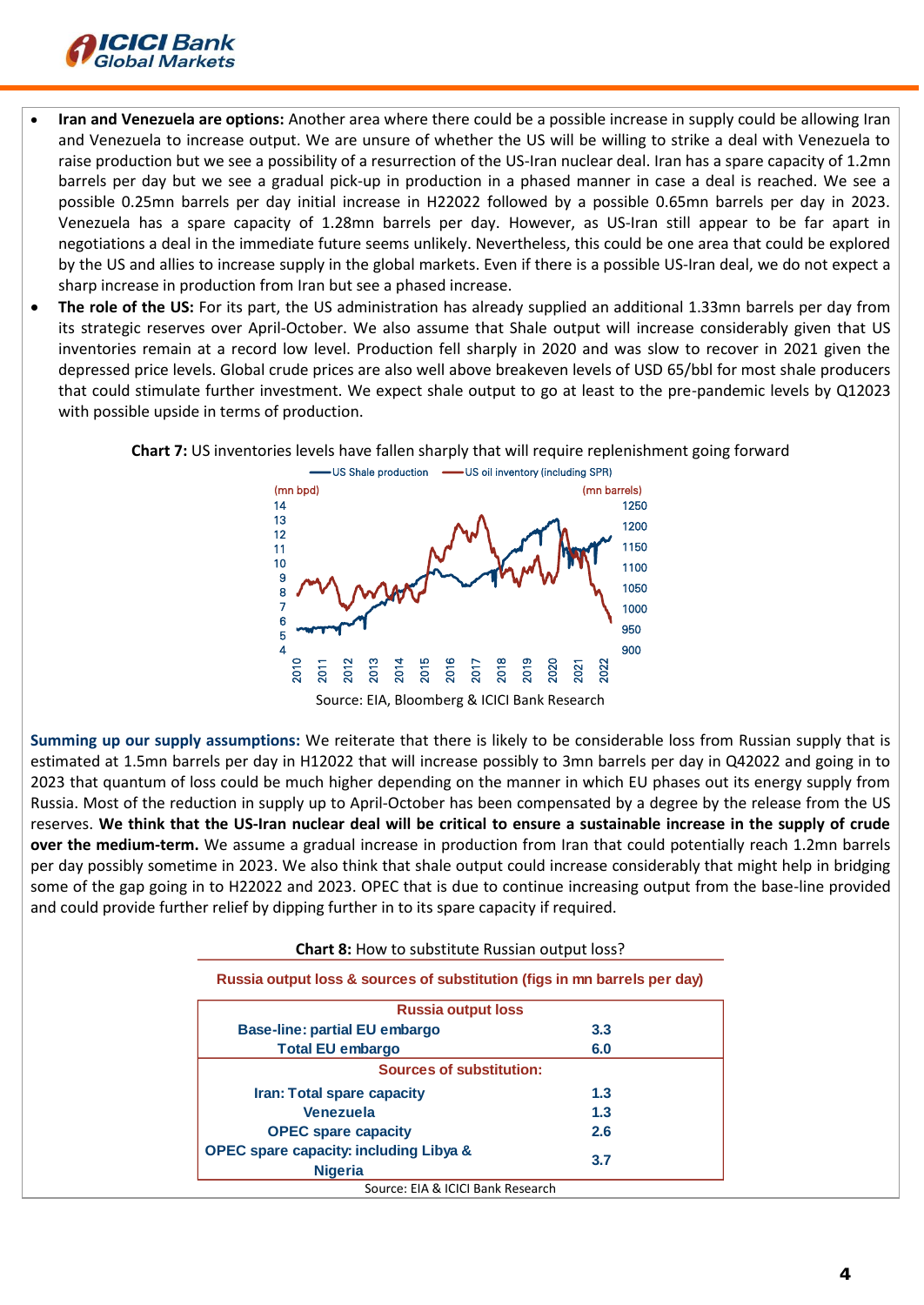

We estimate that supply of crude will increase by 3.87mn barrels per day to 99.42mn barrels per day in 2022 over 2021 but still remain below the pre-pandemic levels of 100.24mn barrels per day recorded in 2019 because of the loss in output from Russia. Most of the increase in supply will come from OPEC and by a much more limited degree from the US. For 2023, we assume an increase in supply to the tune of 1.63mn barrels per day with 0.94mn barrels per day increase coming from the US. We assume that shale output reaches its pre-pandemic levels in 2023. OPEC supply increase over 2023 will remain modest given that most of the increase would have already taken place over 2021 and 2022 and the fairly limited spare capacity in place. **The ability of OPEC members to add to capacity from current levels might happen over a two to three year period not in the immediate future. The net result is that supply-side disruptions could have a more asymmetric impact on prices than otherwise would have been the case.**

**Demand for crude: Subject to recession risks:** The demand for crude collapsed at the peak of the pandemic in 2020 reflecting the hit to mobility and lockdowns that were in place. Since the peak of the pandemic, there has been a steady increase in demand as restrictions have eased and mobility has picked up.

Demand for crude fell on a YoY basis by ~9mn barrels in 2020. The pick-up in 2021 was modest as several EM economies and European region maintained restrictions in response to respective second and third waves. However, mobility did improve considerably in 2021 as compared to 2020. The net result was that demand increased by 5.5mn barrels per day in 2021 but did not recoup the total loss from the pre-pandemic level. In 2022, there has been another hit from the lockdowns that have been imposed in China. However, in other parts of the world, a recovery in demand and subsequently in mobility is taking place. Taking in to account the lockdowns from China that we estimate to have been to the tune of 0.8mn barrels per day, we expect a net demand increase of 2.23mn barrels per day in 2022 as Chinese lockdowns ease off in H22022 driving global mobility further higher. We also expect a sharp surge in jet fuel demand as high contact services and the transportation sector witnesses a sharp growth from a complete re-opening of the global economy. For 2023, we assume that the demand for crude grows around the trend pace witnessed over the last decade of 1.3mn barrels per day. It is only in Q12023 that the demand for crude is projected to go back to the pre-pandemic levels.

**However, we need to emphasize that there are downside risks to these demand projections from:** (a) more persistent lockdowns than we assume in China, (b) possibility of other mini Covid-19 waves that could restrain mobility from trend levels and (c) a sharp slowing in economic activity going forward that could become more acute in 2023 that might curtail demand for crude. Hence, we will continue to adjust our demand projections based on evolving developments.

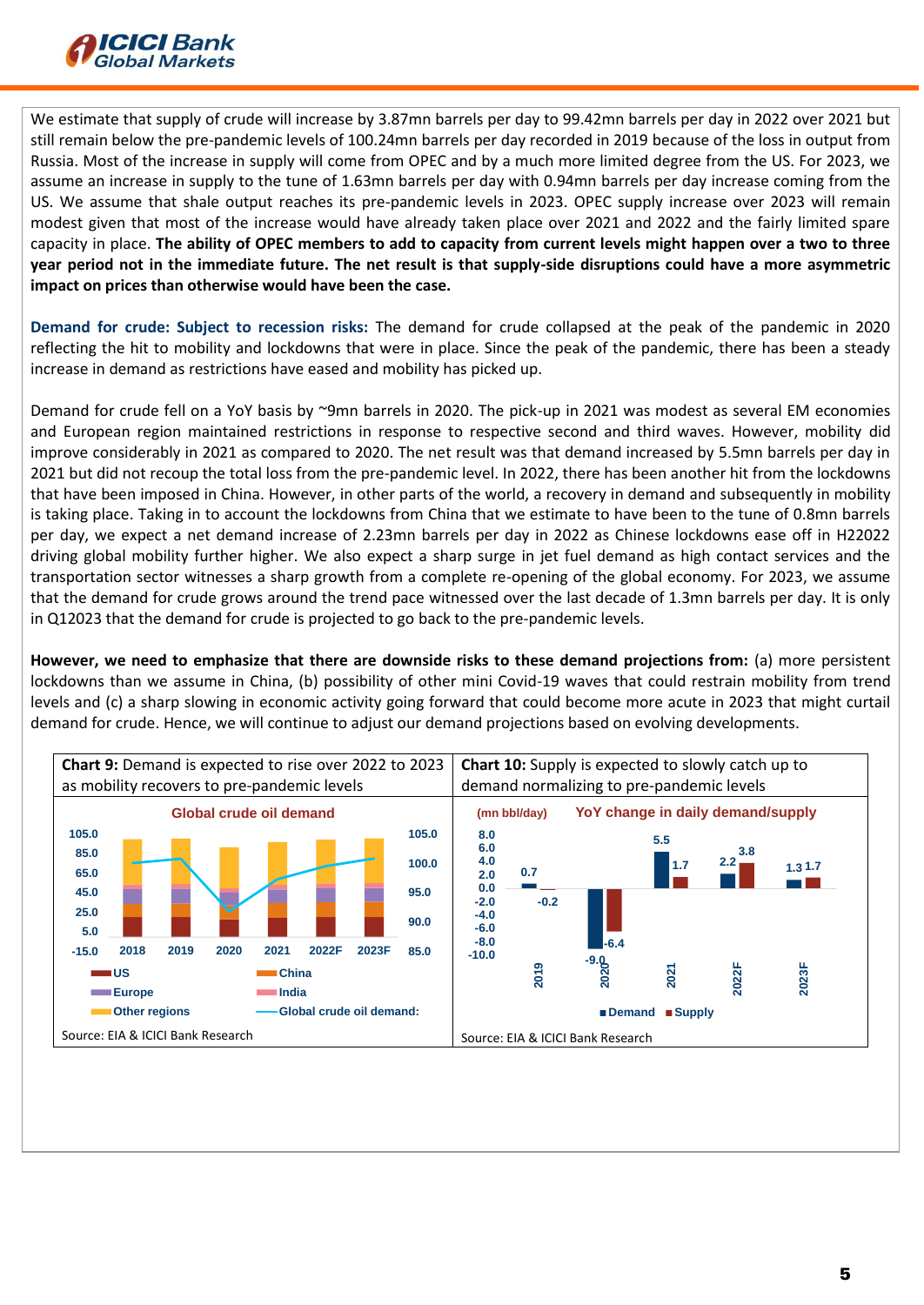

**To sum-up: We see more upside in global crude oil prices:** Prior to the conflict, our base-case was that supply would adjust to demand by December 2022 that would work to dampen sharp upside in global crude oil prices. However, the trend has reversed quite dramatically since the onset of the conflict as Russia supply will be hit acutely.

The initial periods of the conflict resulted in Brent Crude prices surging to USD 130/bbl on the back of concerns of a sharp reduction in Russian supply. However, the trend reversed a bit over April-May. We reiterate that we estimate Russian crude supply to have fallen by ~1.5mn barrels per day. However, most of the shortfall has been made up by the 1.33mn release from the US strategic reserves while demand compression in China has been to the tune of 0.8mn barrels per day. Hence, Brent Crude prices corrected lower and is holding ~USD 110/bbl to USD 115/bbl range.

Going forward, we highlight two scenarios:

 **In our base-case scenario, we assume that US-Iran nuclear deal is reached probably in Q42022.** A deal would imply that Iran gradually increases production that to a degree compensates for the US ending its release from the strategic reserves and a further phasing off Russian supply takes place. OPEC could also increase output if required. Shale output from the US is expected to pick-up sharply. However, demand for crude is expected to rise sharply in H22022 as Chinese lockdowns ease and mobility slowly reverts back to the pre-pandemic levels.

The sharp uptick in demand and fall in output from Russia that will only be partially compensated by Iran output will likely imply a net deficit of crude of 0.78mn barrels in Q42022 from a broadly balanced market over Q22022 and Q32022. **Hence, we see Brent Prices rising to an average of USD 120/bbl in H22022.**

In 2023, we expect supply to slowly catch up with demand from higher output from the US and Iran that will bridge the gap between total demand and supply. **We forecast a net surplus to the tune of 0.83mn barrels by Q42023 that will in turn result in Brent Crude prices falling to USD 95/bbl to USD 100/bbl range by December 2023.**

| Global crude oil markets: Demand-supply projections: Base-case |        |      |        |        |        |        |        |        |               |               |               |        |       |
|----------------------------------------------------------------|--------|------|--------|--------|--------|--------|--------|--------|---------------|---------------|---------------|--------|-------|
| In mn barrels per day                                          | 2019   | 2020 | 2021   | 1Q2022 | 2Q2022 | 3Q2022 | 4Q2022 | 2022   | <b>1Q2023</b> | <b>2Q2023</b> | <b>3Q2023</b> | 4Q2023 | 2023  |
| A.) Global crude oil demand:                                   | 100.9  | 91.9 | 97.4   | 98.7   | 98.4   | 100.4  | 101.0  | 99.6   | 100.9         | 100.4         | 101.3         | 101.0  | 100.9 |
| --US                                                           | 20.5   | 18.2 | 19.8   | 20.0   | 20.3   | 20.7   | 20.9   | 20.5   | 20.3          | 20.7          | 20.7          | 20.6   | 20.6  |
| --China                                                        | 14.0   | 14.4 | 15.3   | 15.2   | 15.0   | 15.7   | 16.0   | 15.5   | 15.9          | 15.5          | 15.5          | 15.5   | 15.6  |
| --Europe                                                       | 15.1   | 13.1 | 13.8   | 13.8   | 14.0   | 14.3   | 14.0   | 14.0   | 13.9          | 13.9          | 14.4          | 14.1   | 14.1  |
| l--India                                                       | 4.9    | 4.4  | 4.6    | 5.1    | 5.1    | 4.8    | 5.1    | 5.0    | 5.3           | 5.4           | 5.0           | 5.3    | 5.2   |
| B.) Global crude oil supply:                                   | 100.3  | 93.9 | 95.6   | 98.6   | 98.4   | 100.3  | 100.2  | 99.4   | 100.0         | 100.9         | 101.4         | 101.9  | 101.1 |
| --Saudi Arabia                                                 | 9.8    | 9.2  | 9.1    | 10.1   | 10.5   | 10.9   | 10.9   | 10.6   | 11.0          | 11.0          | 11.0          | 11.0   | 11.0  |
| --US                                                           | 12.3   | 11.3 | 11.2   | 11.4   | 11.8   | 12.1   | 12.4   | 11.9   | 12.6          | 12.7          | 12.9          | 13.2   | 12.8  |
| --Russia                                                       | 10.3   | 9.3  | 9.6    | 9.4    | 7.1    | 6.7    | 6.7    | 7.5    | 6.7           | 6.7           | 6.8           | 7.1    | 6.8   |
| --UAE                                                          | 3.1    | 2.8  | 2.7    | 2.9    | 3.1    | 3.3    | 3.4    | 3.2    | 3.5           | 3.5           | 3.5           | 3.5    | 3.5   |
| $ -$ Iran                                                      | 2.3    | 2.0  | 2.4    | 2.5    | 2.6    | 2.8    | 2.9    | 2.7    | 3.0           | 3.2           | 3.2           | 3.2    | 3.2   |
| <b>Balance (A-B)</b>                                           | $-0.6$ | 2.0  | $-1.8$ | $-0.1$ | 0.1    | 0.0    | $-0.8$ | $-0.2$ | $-0.9$        | 0.5           | 0.2           | 0.8    | 0.2   |

**Chart 11:** Global crude oil markets likely to balance out slowly in 2023 with an Iran deal

Source: EIA & ICICI Bank Research

 **In our adverse case scenario, we assume that there is no US-Iran deal and the European Union moves forward with its plans to phase out supply from Russia.** In such a scenario, we expect supply to remain much below our base-line projections by 0.24mn barrels per day by Q42022 and by 1mn barrels per day by Q42023. OPEC might be forced to significantly dig in to its spare capacity by a greater degree. **In this scenario, we see Brent Crude prices averaging USD 140/bbl in H22022 and possibly going higher. We see limited respite in 2023 and expect Brent Crude prices moving to USD 120/bbl mark by December 2023. There would be upside risks to these projections.**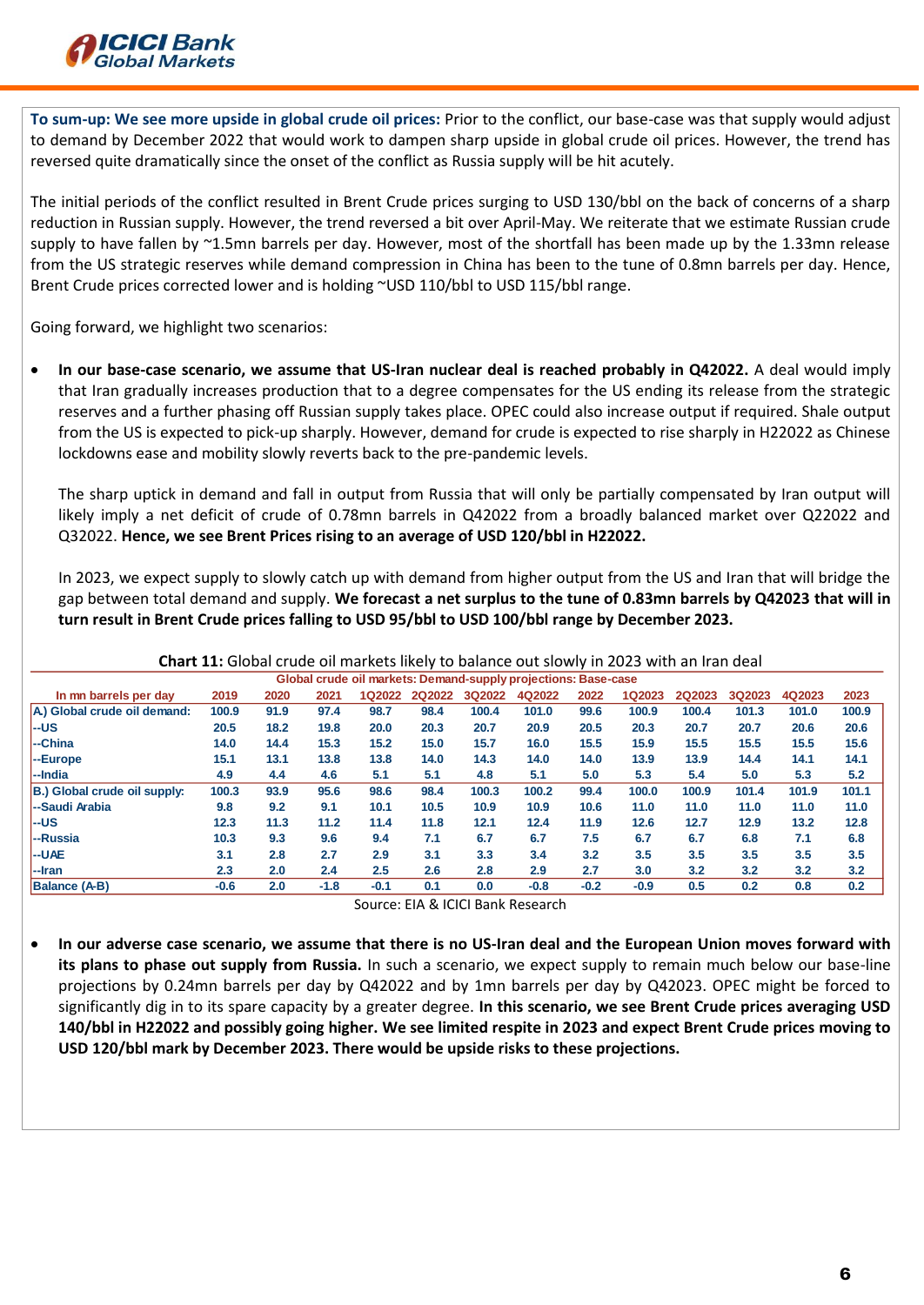

|                              |        |      |        |             |        |               | <b>Chart 12:</b> Global crude oil markets likely to remain in deficit in case iran deal is not reached |        |             |               |               |        |        |
|------------------------------|--------|------|--------|-------------|--------|---------------|--------------------------------------------------------------------------------------------------------|--------|-------------|---------------|---------------|--------|--------|
|                              |        |      |        |             |        |               | Global crude oil markets: Demand-supply projections: Adverse-case                                      |        |             |               |               |        |        |
| In mn barrels per day        | 2019   | 2020 |        | 2021 1Q2022 | 2Q2022 | <b>3Q2022</b> | 4Q2022                                                                                                 |        | 2022 1Q2023 | <b>2Q2023</b> | <b>3Q2023</b> | 4Q2023 | 2023   |
| A) Global crude oil demand:  | 100.9  | 91.9 | 97.4   | 98.7        | 98.4   | 100.4         | 101.0                                                                                                  | 99.6   | 100.9       | 100.4         | 101.3         | 101.0  | 100.9  |
| l--us                        | 20.5   | 18.2 | 19.8   | 20.0        | 20.3   | 20.7          | 20.9                                                                                                   | 20.5   | 20.3        | 20.7          | 20.7          | 20.6   | 20.6   |
| --China                      | 14.0   | 14.4 | 15.3   | 15.2        | 15.0   | 15.7          | 16.0                                                                                                   | 15.5   | 15.9        | 15.5          | 15.5          | 15.5   | 15.6   |
| -Europe                      | 15.1   | 13.1 | 13.8   | 13.8        | 14.0   | 14.3          | 14.0                                                                                                   | 14.0   | 13.9        | 13.9          | 14.4          | 14.1   | 14.1   |
| l--India                     | 4.9    | 4.4  | 4.6    | 5.1         | 5.1    | 4.8           | 5.1                                                                                                    | 5.0    | 5.3         | 5.4           | 5.0           | 5.3    | 5.2    |
| B.) Global crude oil supply: | 100.3  | 93.9 | 95.6   | 98.6        | 98.5   | 100.1         | 99.9                                                                                                   | 99.3   | 99.6        | 100.3         | 100.7         | 100.9  | 100.4  |
| I--Saudi Arabia              | 9.8    | 9.2  | 9.1    | 10.1        | 10.5   | 10.9          | 10.9                                                                                                   | 10.6   | 11.0        | 11.0          | 11.0          | 11.0   | 11.0   |
| l--us                        | 12.3   | 11.3 | 11.2   | 11.4        | 11.8   | 12.1          | 12.4                                                                                                   | 11.9   | 12.6        | 12.7          | 12.9          | 13.2   | 12.8   |
| l--Russia                    | 10.3   | 9.3  | 9.6    | 9.4         | 7.1    | 6.7           | 6.7                                                                                                    | 7.5    | 6.7         | 6.7           | 6.7           | 6.7    | 6.7    |
| l--UAE                       | 3.1    | 2.8  | 2.7    | 2.9         | 3.1    | 3.3           | 3.4                                                                                                    | 3.2    | 3.5         | 3.5           | 3.5           | 3.5    | 3.5    |
| --Iran                       | 2.3    | 2.0  | 2.4    | 2.5         | 2.6    | 2.6           | 2.6                                                                                                    | 2.6    | 2.6         | 2.6           | 2.6           | 2.6    | 2.6    |
| <b>Balance (A-B)</b>         | $-0.6$ | 2.0  | $-1.8$ | $-0.1$      | 0.1    | $-0.2$        | $-1.1$                                                                                                 | $-0.3$ | $-1.3$      | $-0.2$        | $-0.6$        | $-0.2$ | $-0.6$ |

Source: EIA & ICICI Bank Research

A few important caveats with regards to the direction of global crude prices need to be kept in mind: (a) even though there are downside risks to demand from a possible sharp slowing in growth, overall demand will be a function of mobility, (b) recession risks that could weigh on demand conditions cannot be ignored, (c) the biggest uncertainty stems from how much reduction in Russian supply will take place that will require substitution from other sources, (d) Iran production will remain important in case supply from Russia falls sharply as we expect, (e) most OPEC countries are operating at levels close to optimum capacity making it difficult for them to significantly ramp up production and (f) most of the heavy lifting in terms of higher supply will likely come from the US side. **Although there are downside and upside risks from both supply side and demand-side factors, we think the bias for crude prices is to the upside as supply-side concerns will likely dominate price action in the medium term.**

**Part2.) Global base metal prices: Unlikely to decouple from China: Since the global financial crisis of 2008, Chinese growth momentum has played a critical role in driving the global base metal price trajectory.** A key reason for this was the record fiscal stimulus that was delivered in the aftermath of the financial crisis with the bulk of the spending concentrated in the infrastructure sector. Chinese fiscal stimulus totalled 12.5% of GDP in 2008, of which 9% was to the infrastructure sector. As China's growth model transitioned from an export led growth model to an infrastructure investment led growth model, the Chinese economy become the major consumer of global base metals.

| <b>Chart 13:</b> China is a major consumer of commodities |        |        |        |        |        |  |  |
|-----------------------------------------------------------|--------|--------|--------|--------|--------|--|--|
|                                                           | 2006   | 2010   | 2015   | 2021   | 2022   |  |  |
| <b>Copper Price (USD/ton)</b>                             | 6,722  | 7,535  | 5,510  | 9,296  | 9,250  |  |  |
| <b>China Consumption (% World)</b>                        | 21     | 38     | 50     | 52     | 52     |  |  |
| <b>Aluminium Price (USD/ton)</b>                          | 2,570  | 2,173  | 1,665  | 2,453  | 2,839  |  |  |
| <b>China Consumption (% World)</b>                        | 25     | 39     | 54     | 60     | 60     |  |  |
| <b>Zinc Price (USD/ton)</b>                               | 3,275  | 2,161  | 1,932  | 2,191  | 3,629  |  |  |
| <b>China Consumption (% World)</b>                        | 38     | 42     | 47     | 49     | 49     |  |  |
| <b>Nickel Price (USD/ton)</b>                             | 24,254 | 21,809 | 11,863 | 18,324 | 26,107 |  |  |
| <b>China Consumption (% World)</b>                        | 30     | 33     | 45     | 55     | 55     |  |  |
| <b>Tin Price (USD/ton)</b>                                | 8,781  | 20,406 | 16,067 | 31,744 | 33,256 |  |  |
| <b>China Consumption (% World)</b>                        | 29     | 42     | 48     | 56     | 56     |  |  |
| <b>Lead Price (USD/ton)</b>                               | 1,290  | 2,148  | 1,788  | 2,966  | 2,041  |  |  |
| <b>China Consumption (% World)</b>                        | 30     | 40     | 36     | 56     | 56     |  |  |

Note: 2022 prices refer to closing levels as on 24 May 2022

Source: Resources and Energy Quarterly (DIER Australia), ICICI Bank Research

7 For instance, China consumed 12% of global copper in 2000 and increased to 21% of global copper in 2006. By 2010 it consumed 39% of entire global production. This increased to 50% by 2015 and has been stable since then. Same is the case with aluminium. Its share in global consumption increased from 22% in 2006 to 39% in 2010 and then increased further to 54% in 2015. Right now its stands at 60%. **The upshot is that Chinese growth momentum, particularly that in the industrial sector, plays the most critical role in driving base-metal prices.** We also find a fairly strong positive relationship between Bloomberg commodity price index and credit impulse from China with a 12 month lag. In short, China's fiscal and monetary stimulus plays a fairly critical role in driving the trajectory for base-metal prices. The global base metal cycle bull-run that started in 2010 ended in 2012 once Chinese growth momentum showed signs of exhaustion and focus for Chinese policymakers shifted to deleveraging.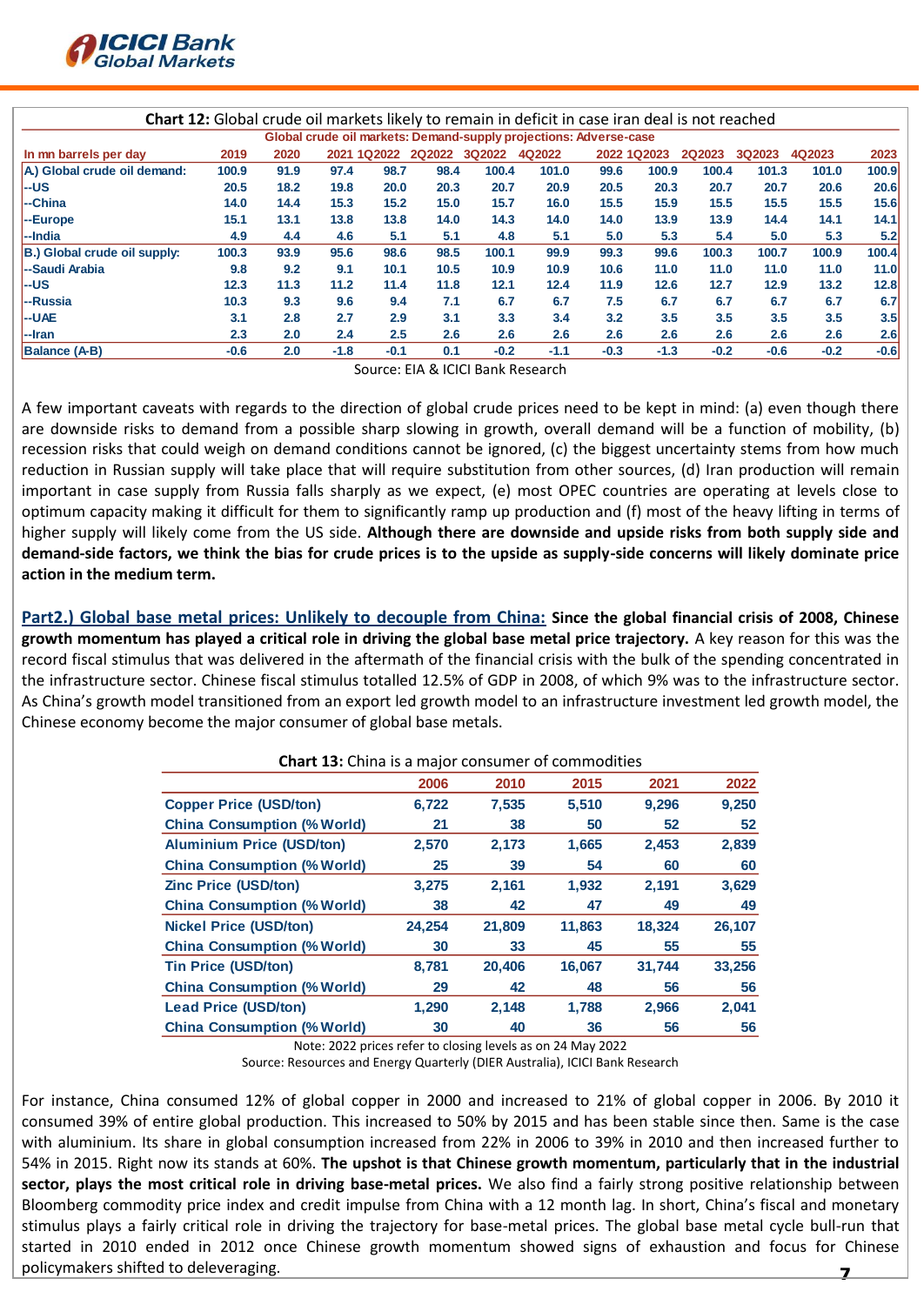



Given China's role as the major consumer, base metal prices entered another super-bull run in H22022 driven by another substantial fiscal stimulus that was delivered by Chinese policymakers to the tune of 4.6% of GDP. The rally extended in to 2021 reflecting less of China's growth momentum but more on supply-side disruptions that were taking place on the back of the lockdowns that were imposed across EM Asia. The supply-side disruptions also blunted the effect of slowing Chinese credit demand in 2021 but that could reverse as these disruptions are expected to moderate over 2022 and 2023. Other structural supports came from: (a) a rebound in housing sectors driven by near zero bound global policy rates, (b) demand for goods over services as mobility restriction curtain spending on leisure and hospitality and (c) higher demand for semiconductors and appliances amid recovery in power consumption. However, base-metal prices have corrected lower in 2022 reflecting Chinese growth concerns as lockdowns have been imposed to curtail the spread of Covid-19.

**However, we think that there is one last hurrah left in base metal prices in H22022.** Once the lockdowns ease and Chinese policymakers move forward with delivering the next round of fiscal stimulus. We would expect base-metal prices to rise sharply. While Chinese private demand is expected to remain weak in H22022, the effect on base-metal prices will likely be limited as commodity traders will focus more on the infrastructure cycle and policy induced uptick in credit demand in China. We also think that the structural hit from diminished supply from Russia will exaggerate the upward movement in select commodities such as aluminium, copper and nickel. **Going in to 2023, we see base-metal prices correcting lower reflecting: (a) reduced support from China fiscal policy, (b) sharp slowdown in global growth momentum that will pull demand for base-metals lower in the process and (c) global monetary tightening that will from time to time stoke concerns about a possible global recession driving base-metal prices lower in that process.** We also assume that there is no further pronounced supply-disruptions going in to 2022 and 2023 respectively.



**Chart 16:** Base-metal prices move in sync not only with China momentum but also G-3 growth momentum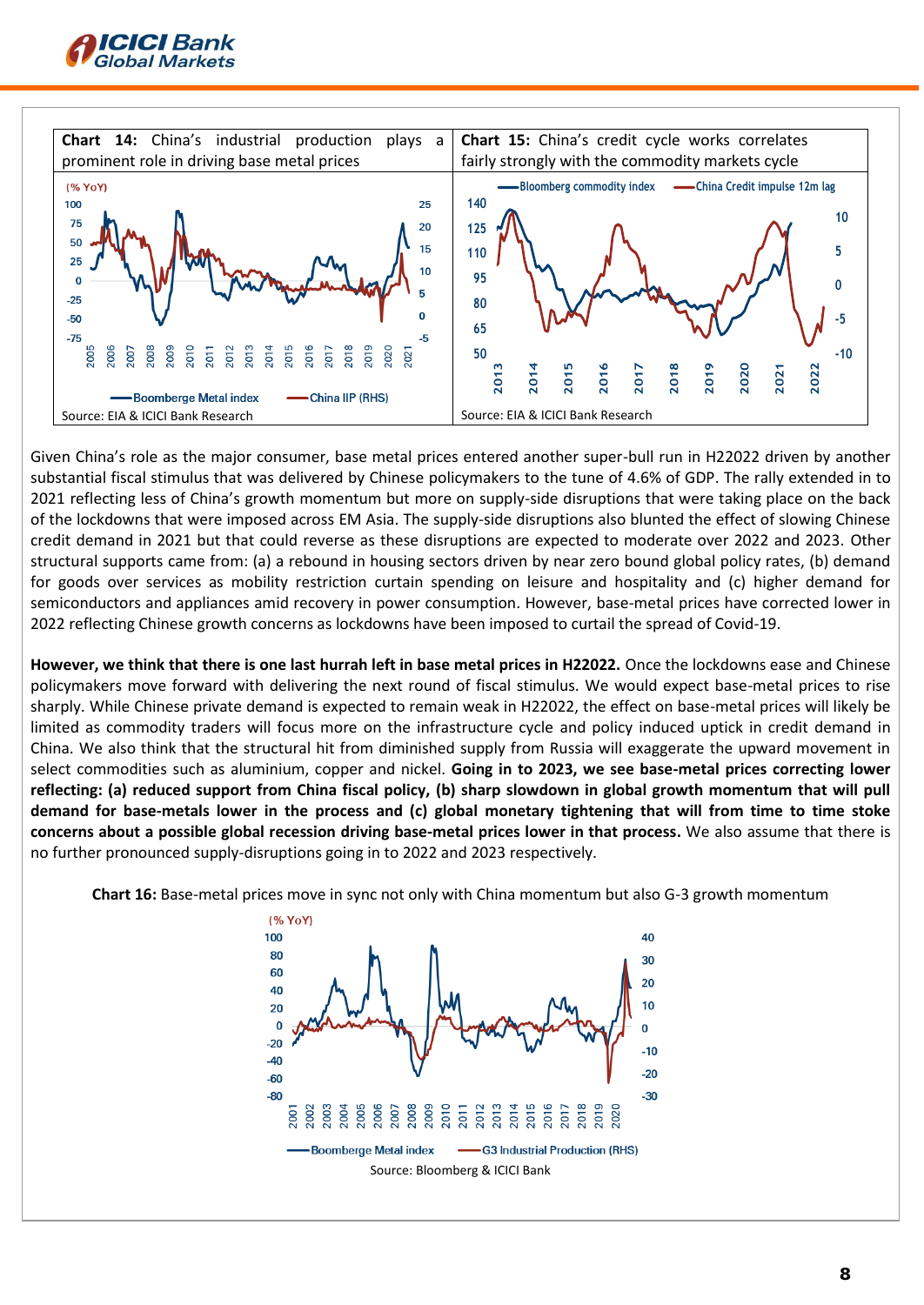

### **Aluminium:**

- After 64% YoY increase over 2021, aluminium prices have rallied to all time high over 2022. However, prices have pulled back from highs amid subdued demand from China reflecting the lockdowns that have been imposed.
- Russia produces ~6% of world production and ~10% of world exports. Australia has ban alumina exports to Russia with multiple consumer sunning imports from Russia. Alumina exports from Australia account for almost 20% of Rusal demand. While China has stepped up export of aluminium to widening supply gap due to Western sanctions, it is unlikely to fill the Russian supply gap.
- Further, aluminium remains one of the most energy-intensive metals to produce. The sky rocketing energy prices should further curtail incentive to increase production in near term.
- **In CY2022, aluminium prices are expected to remain at elevated levels led by supply concerns due to Russia-Ukraine conflict, however, may soften in 2023 led by some normalization of demand-supply and easing of cost pressures. Aluminium prices are expected to move to USD 2,800 per tonne by Q42022.**

### **Copper:**

- Copper prices remain volatile over 2022 after recording 33% YoY increase in 2021. Russia produces ~3% of world production and contributes ~7% of world exports. Copper prices have recorded modest gain compared with other metal amid visibility of ex-Russia supply mainly in major producer Chile.
- Further, the Russia-Ukraine war has weighed on global growth outlook with fears of recession aggravated by rate hike front loading by central banks. Copper prices, are often viewed as a gauge of global economic health and should subsequently remain under pressure. However, higher energy prices and re-coupling from energy independence should provide support to faster EV transition vis-à-vis supporting Copper demand in medium term.
- **In CY2022, copper prices are expected to remain at elevated levels in H1-2022 amid uncertainty related to Russia-Ukraine conflict; however, we expect prices to soften in the medium-term led by some normalization of demandsupply and tailwind from global slowdown. Copper prices are expected to move to USD 9,500 per tonne by Q42022.**

# **Nickel:**

- Nickel prices saw unprecedented rally in response to the Russia-Ukraine conflict after record 110% YoY gain in 2021. Nickel prices surpassed USD 100K per tonne mark in early March with LME halting trading to contain price volatility.
- Russia is world's third largest producer of Nickel and produces ~9% global nickel supply and 15% of class I nickel supply – on which Europe has a very high reliance. Hence, Russia-Ukraine war and elevated demand for EV batteries coupled with lower inventories have added to wild moves in nickel prices.
- **In CY2022, nickel prices are expected to remain volatile over H12022 amid Russia-Ukraine conflict. However, we expect prices to pullback latter with normalization of supply concerns. Nickel prices are expected to move to USD 24,000 per tonne by Q42022.**

# **Lead**

- Lead prices continued lag the prices of other base metals over 2022 after recording 24% YoY increase in 2021. The global auto sector recovery and supply curtailment supported lead price recovery in 2021.
- In 2022, global lead supply is expected to rise, primarily due to increase in output and *boosting recycling in China.* Russia-Ukraine war and China lockdown have created supply bottlenecks but faster transition to electric cars with nickel-lithium batteries and falling demand for gas-powered vehicles would impact lead batteries demand vis-à-vis lead prices.
- **In CY2022, lead prices are expected to underperform other metals with modest increase over H12022 and eventual pull-back latter post easing of supply bottlenecks in H22022. Lead prices are expected to move to USD 2200 per tonne by Q42022.**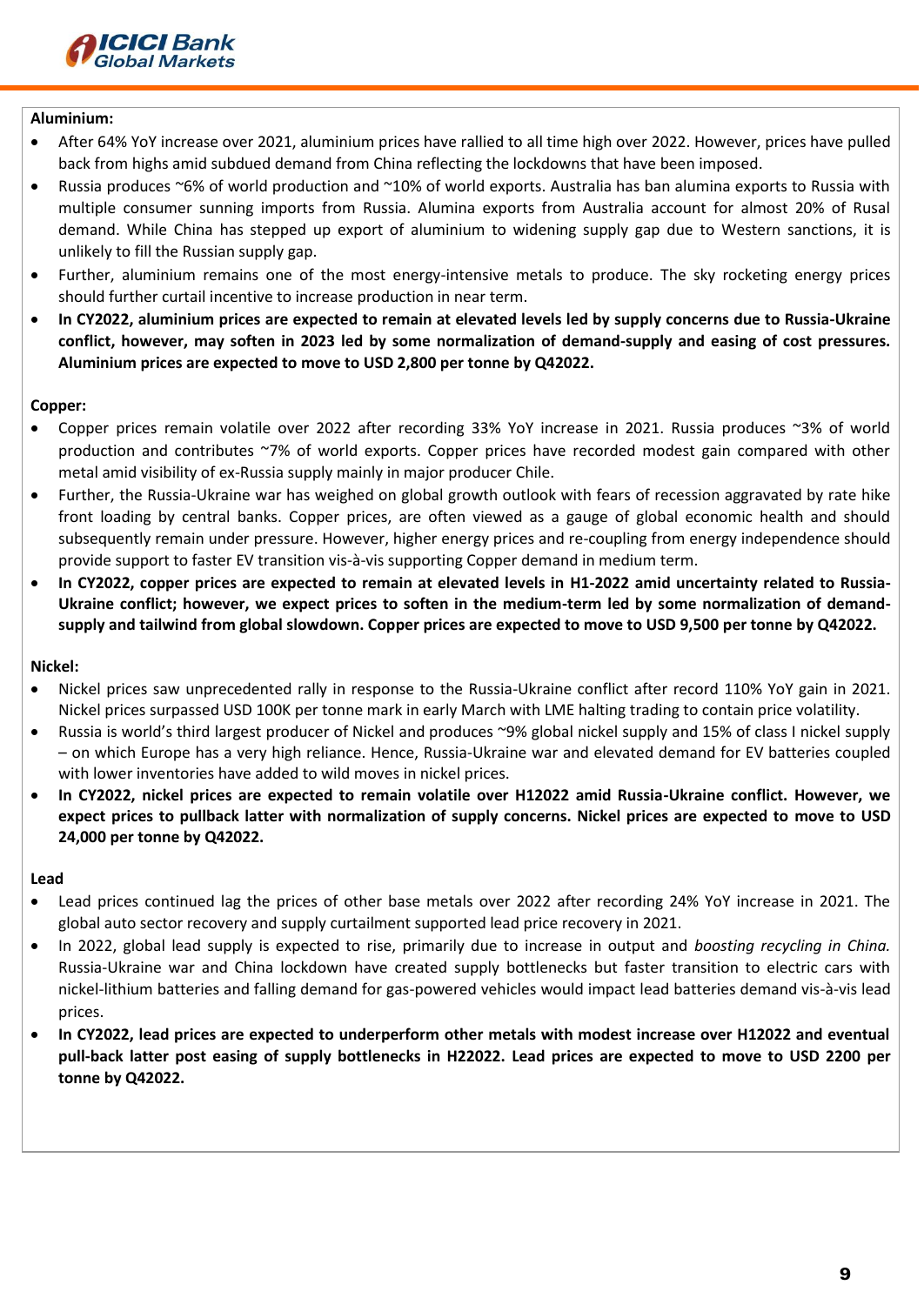

# **Tin:**

- Tin prices remain fell by 14% YoY over 2022 after recording sharp surge of 110% YoY increase in 2021. In 2021, tin prices were supported by a deficit supply due to rising demand from the electronics sector and Covid-19 driven supply disruption in Peru and Indonesia.
- **In CY2022, tin prices are expected remain elevated over H12022 but expected to moderate over H22022 amid easing of supply concerns. Tin prices are expected to move to USD 39,000 per tonne by Q42022.**

**Zinc:**

- Zinc prices have remained volatile over 2022 after recording 67% YoY increase in 2021. The global economic revival and demand from housing sector supported rally over 2021.
- The global zinc consumption is reliant on the auto and electronics industries. The curtailment of steel supply from Russia and Ukraine have supported prices over H12022. **However, higher energy prices and subdued global outlook might weigh on demand outlook over the medium-term. Zinc prices are expected to move to USD 3,800 per tonne by Q42022.**

# **Steel/Iron Ore:**

- Steel rebar prices surged 8% over 2022 after 22% YoY increase in 2021. While Iron ore prices rose 17% over 2022 after falling 2% YoY in 2021. Russia and Ukraine together contribute around 5% to world steel production. While both country's contribute to ~12% of world steel exports.
- **The economic sanctions and self-curtailment of Russia exports have kept steel prices supported over H12022. However, we expect demand concerns with moderation in global growth should re-surface over H22022 and support pull-back from current levels. Iron ore prices are expected to move USD 120 per tonne by Q42022 while steel rebar prices are expected to move to USD 4500 per tonne by Q42022.**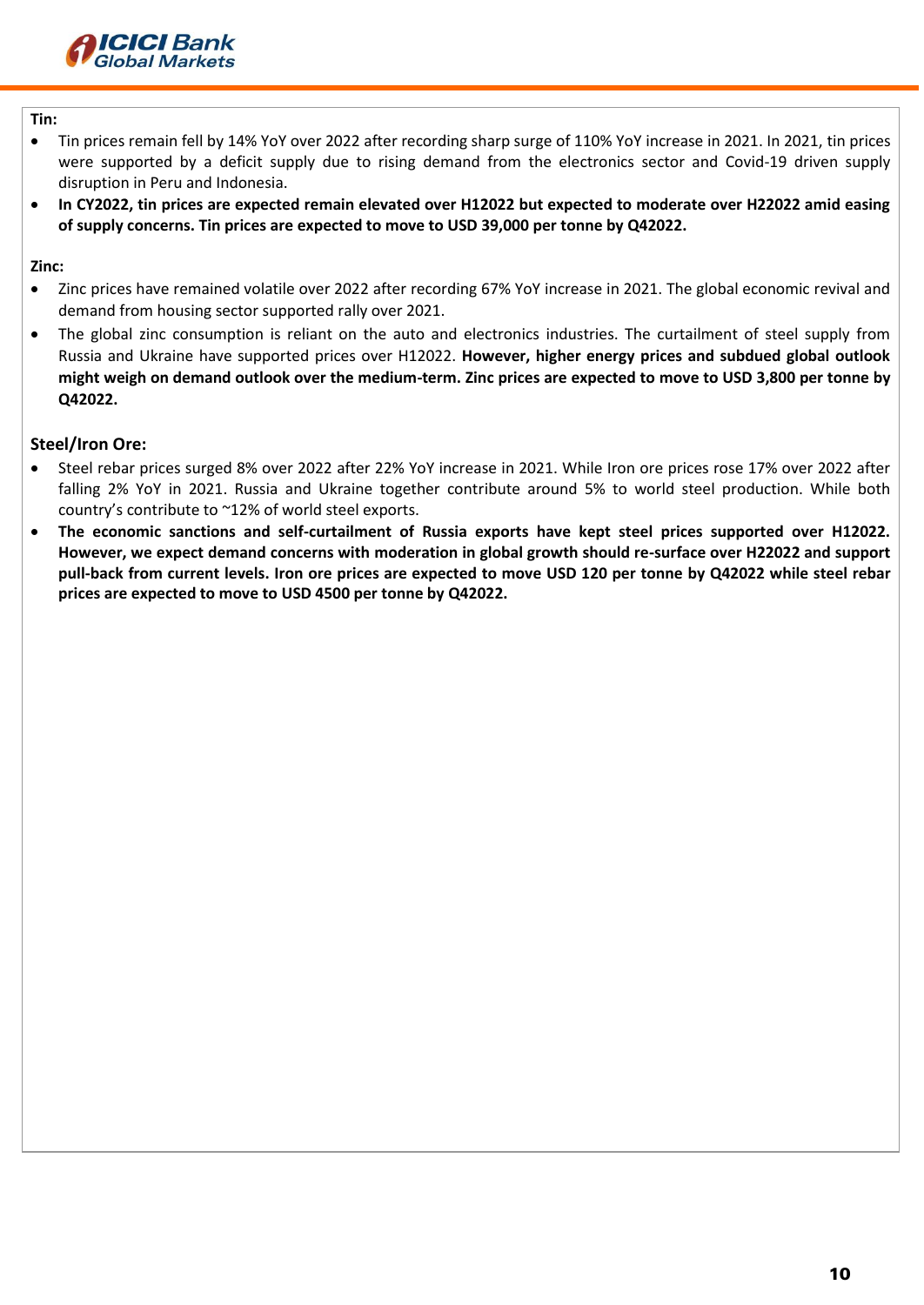

# **ICICI Bank: ICICI Bank Towers, Bandra Kurla Complex, Mumbai- 400 051. Phone**: (+91-22) 2653-1414

| <b>Economics Research Group</b> |                                           |                                |                                       |
|---------------------------------|-------------------------------------------|--------------------------------|---------------------------------------|
| <b>Economics Research</b>       |                                           |                                |                                       |
| Sameer Narang                   | of<br>Economic<br>Head<br>Research        | (+91-22) 4008-1414 (ext. 6220) | sameer.narang@icicibank.com           |
| Shivom Chakravarti              | Senior Economist-Global<br><b>Markets</b> | (+91-22) 4008-1414 (ext. 6273) | shivom.chakravarti@icicibank.com      |
| Dr.Sudarshan                    | Senior<br>Economist-India                 | (+91-22) 4008-1414 (ext. 7243) | sudarshan.bhattacharjee@icicibank.com |
| Bhattacharjee                   | <b>Markets</b>                            |                                |                                       |
| Debomitra Sen                   | Research analyst                          | (+91-22) 4008-1414 (ext. 8161) | debomitra.sen@icicibank.com           |
| Aniket Gaikwad                  | Research Analyst                          | (+91-22) 2653-1414 (ext. 8161) | aniket.gaikwad@icicibank.com          |
| Kaushal Aryan                   | Research Analyst                          | (+91-22) 2653-1414 (ext. 7249) | kaushalkumar.aryan@icicibank.com      |
| Asha Sasikumar                  | <b>Research Analyst</b>                   | (+91-22) 2653-1414 (ext. 8236) | asha.sasikumar@icicibank.com          |
| Jyoti Sharma                    | Research Analyst                          | (+91-22) 2653-1414 (ext. 8038) | sharma.jyoti@icicibank.com            |
| Tanisha Ladha                   | Research Analyst                          | (+91-22) 2653-1414 (ext. 6746) | tanisha.ladha@icicibank.com           |
| Nihal Kumar                     | Research Analyst                          | (+91-22) 2653-1414 (ext. 7309) | nihal.kumar@icicibank.com             |
| Aditya Sharma                   | <b>Research Analyst</b>                   | (+91-22) 2653-1414 (ext. 7309) | sharma.adi@icicibank.com              |
| Dhairya Modi                    | Research Analyst                          | (+91-22) 2653-1414 (ext. 7309) | dhairya.modi@icicibank.com            |

#### **Treasury Desks**

| <b>Treasury Sales</b>     | (+91-22) 6188-5000    | <b>Currency Desk</b>    | (+91-22) 2652-3228-33 |
|---------------------------|-----------------------|-------------------------|-----------------------|
| Gsec Desk                 | (+91-22) 2653-1001-05 | <b>FX Derivatives</b>   | (+91-22) 2653-8941/43 |
| Interest Rate Derivatives | (+91-22) 2653-1011-15 | <b>Commodities Desk</b> | (+91-22) 2653-1037-42 |
| Corporate Bonds           | (+91-22) 2653-7242    |                         |                       |

#### *Disclaimer*

*This document is issued solely by ICICI Bank Limited (''ICICI Bank') Any information in this email should not be construed as an offer, invitation, solicitation, solution or advice of any kind to buy or sell any securities, financial products or services offered by ICICI Bank) or any other entity, unless specifically stated so. The contents of this document do not take into account your personal circumstances. Before entering into any transaction, you should take steps to ensure that you understand the transaction and have made an independent assessment of the appropriateness of the transaction in light of your own objectives and circumstances, including the possible risks and benefits of entering into such transaction and should seek your own financial, business, legal, tax and other advice regarding the appropriateness of investing in any securities. ICICI Bank (including its branches, affiliates of ICICI Bank) do not provide any financial advice, and is not your fiduciary or agent, in relation to the securities or any proposed transaction with you unless otherwise expressly agreed by us in writing.* 

*The information, opinions and material in this document (i) are derived from sources that ICICI Bank believes to be reliable but the reliability or accuracy of which have not been independently verified (ii) are given as part of ICICI Bank's internal research activity and not as manager of or adviser in relation to any assets or investments and no consideration has been given to the particular needs of any recipient; and (iii) may contain forward looking statements, which may be materially affected by various risk, uncertainties and other factors. The opinions contained in such material constitute the judgment of ICICI Bank in relation to the matters which are the subject of such material as at the date of its publication, all of which are expressed without any responsibility on ICICI Bank's part and are subject to change without notice. ICICI Bank has no duty to update this document, the opinions, factual or analytical data contained herein. ICICI Bank and/or its affiliates make no representation as to the accuracy, completeness or reliability of any information contained herein or otherwise provided and hereby disclaim any liability with regard to the same. The recipient of the information should take necessary steps as they deem necessary prior to placing reliance upon it. Nothing contained in this publication shall constitute or be deemed to constitute an offer to sell/purchase or as an invitation or solicitation to do so for any securities or financial products/ instruments of any entity.* 

*This document is intended solely for customers of ICICI Bank and may contain proprietary, confidential or legally privileged information. No part of this report may be copied, disseminated or redistributed by any recipient for any purpose without*